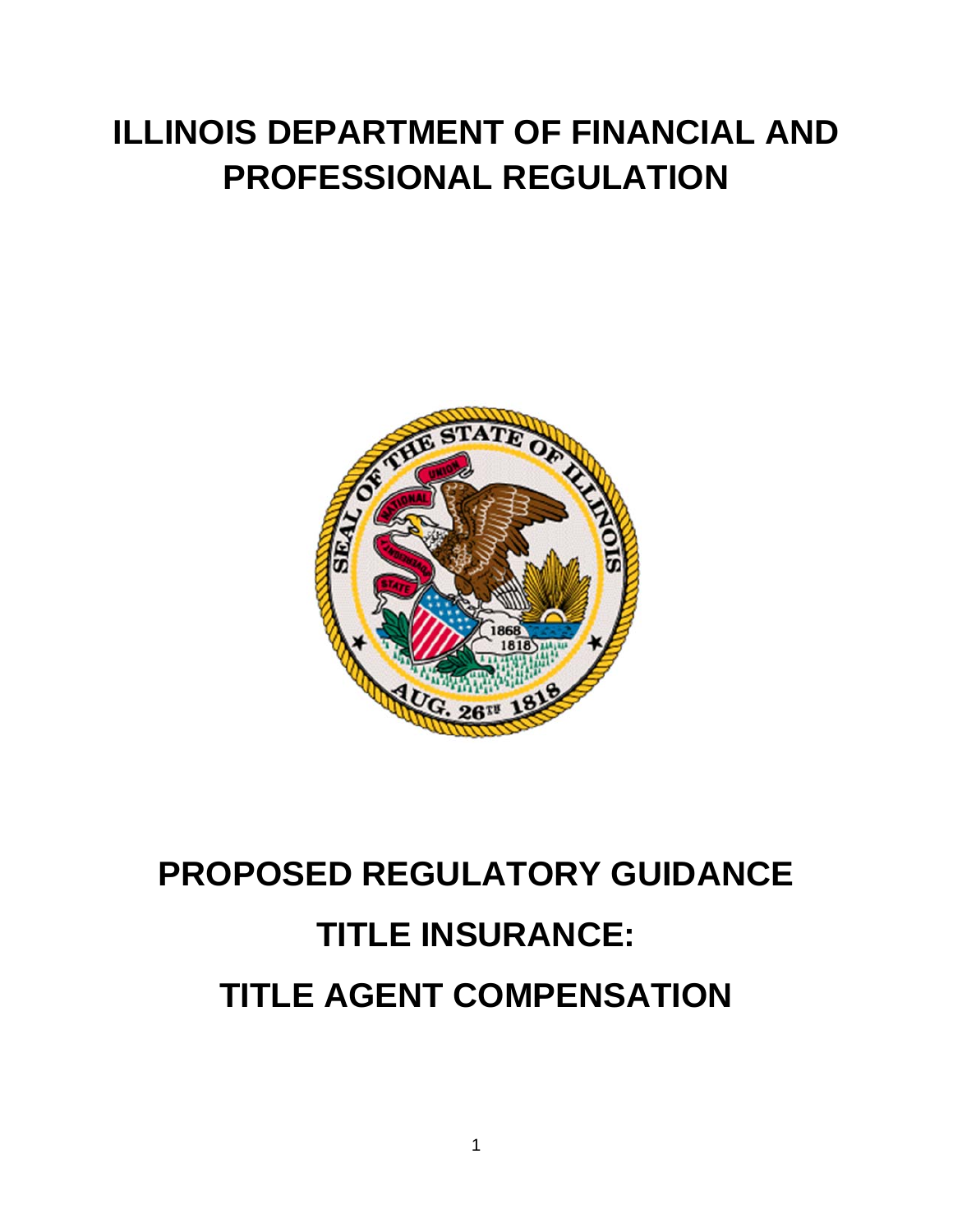# **CONTENTS**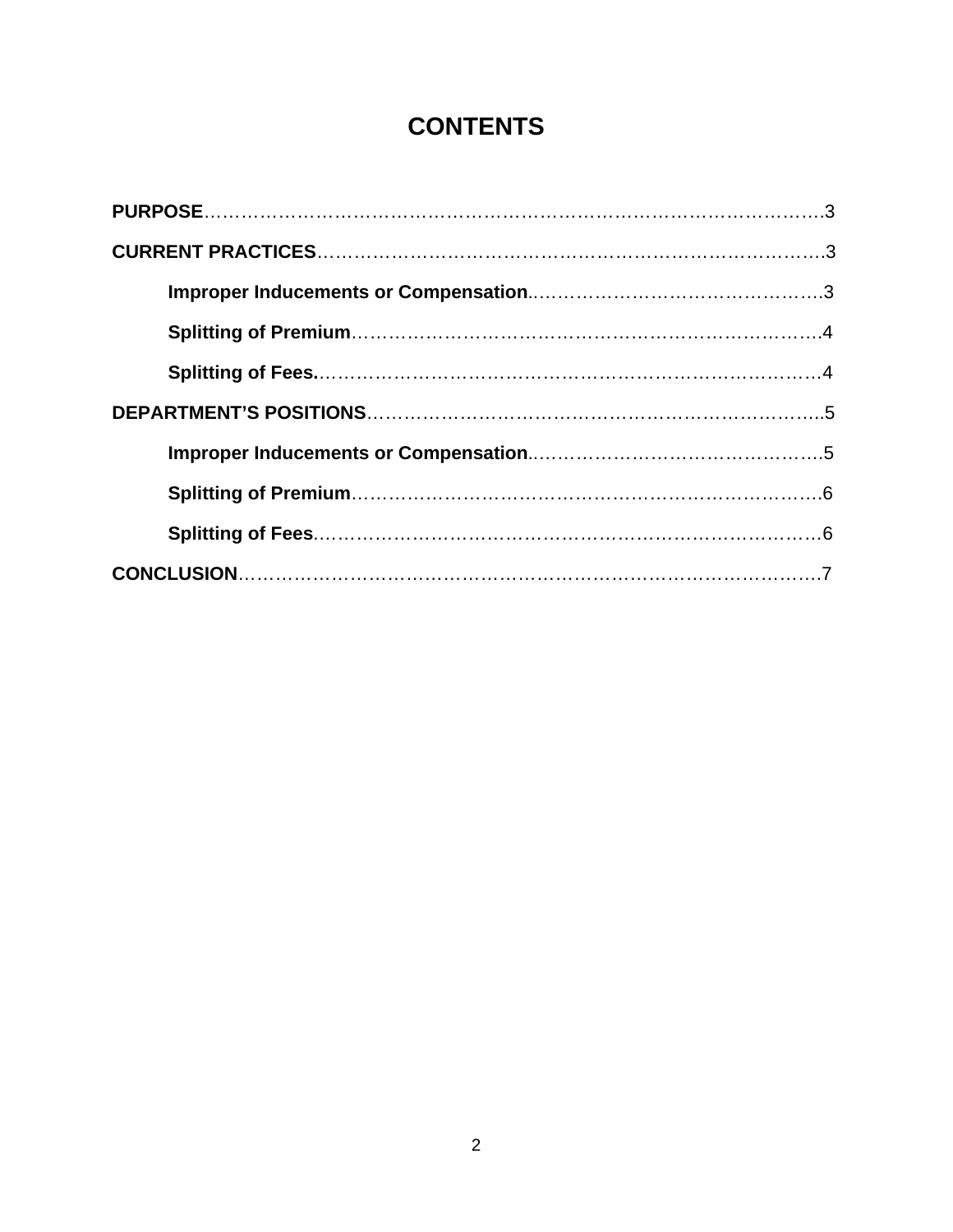#### **PURPOSE**

The Department of Financial and Professional Regulation (Department) is aware of concerns in the title insurance industry regarding how title insurance companies (underwriters) compensate their title insurance agents (agents)—namely, paying a percentage of the premium or closing fees, known as "splitting premium" or "splitting fees."

There are three concerns: 1) whether these splits are improper inducements that violate the Illinois Title Insurance Act (Act) or the Federal Real Estate Settlement Procedures Act (RESPA); 2) what is the appropriate percentage of premium to be split with an agent; and 3) whether closing fees can be split with an agent. Ultimately, the greatest concern rests with the propriety of increased costs that are passed on to the consumers.

Through this guidance, the Department states its positions on these issues (which are neither formal legal opinions nor interpretations of law), welcomes comments from the public, and ultimately seeks to establish appropriate regulatory oversight.

### **CURRENT PRACTICES**

Historically, when insurance companies receive a premium for selling an insurance policy, they split a percentage of the proceeds with the agent who was responsible for selling it. This holds true in the title insurance industry as well.<sup>1</sup>

Illinois has a unique process by which title underwriters and agents operate. While the Act provides regulatory authority to the Department, underwriters are responsible for their agents.2 Underwriters establish a relationship with an agent (usually an attorney) and then apply to register that agent with the Department.<sup>3</sup> The attorney-agents refer their clients to the underwriter, and then determine insurability, assist in closing the transaction, and have the underwriter issue the policy.4

<sup>1</sup> State and federal regulation of title insurance is geared toward consumer protection, i.e. residential real estate transactions only.

 $2$  215 ILCS 155/3(3), 3(8), 12(b), 16 and 16.1

<sup>&</sup>lt;sup>3</sup> Approximately 85% of the 10,000+ registered title agents are attorneys who are located predominantly in the eight counties of northeast Illinois, which includes Chicago and its surrounding suburbs.

<sup>4</sup> Anytime an agent refers title business to an underwriter it must be disclosed in writing to the parties of the transaction, pursuant to 215 ILCS 155/18 and 12 USC §2607(c).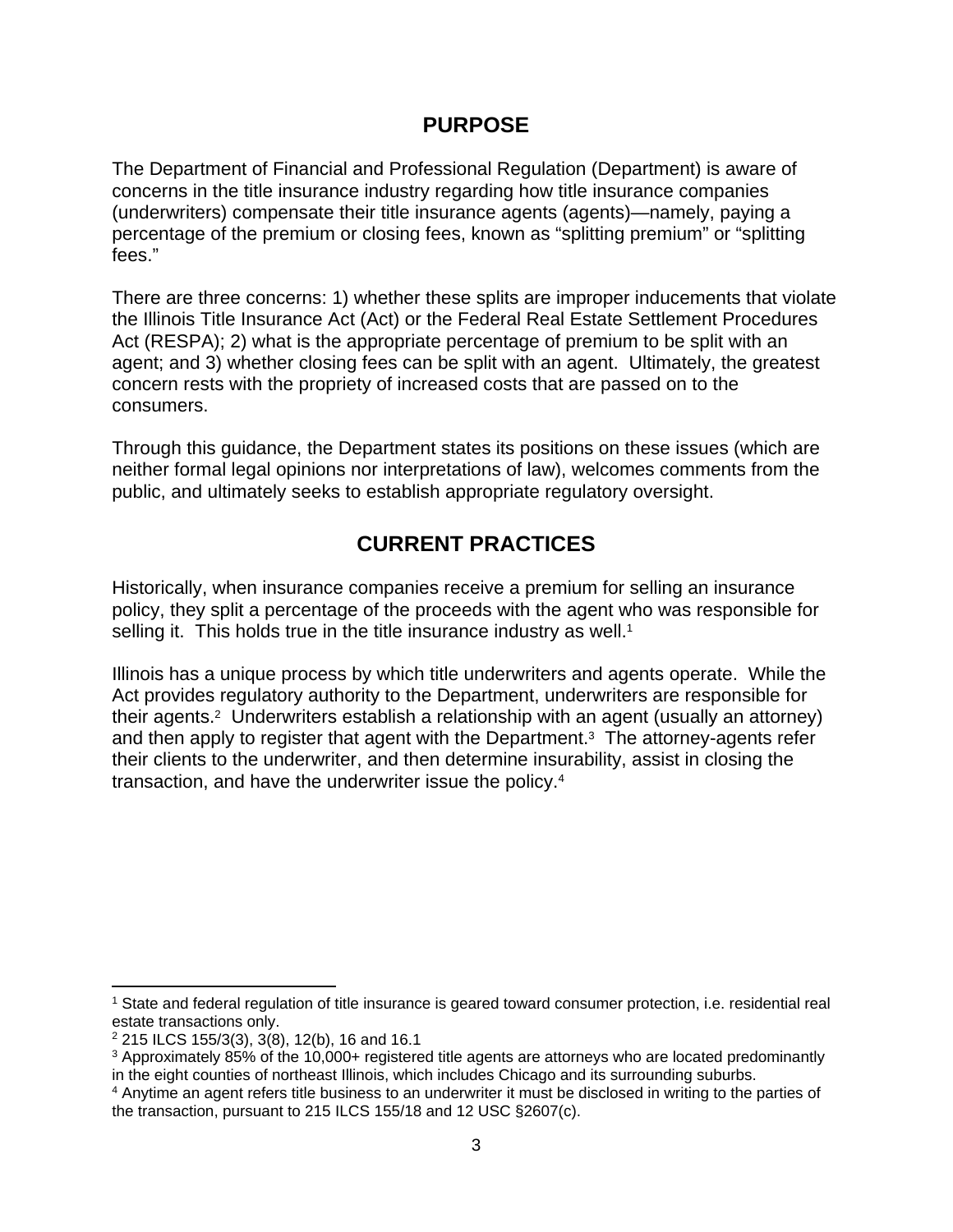#### **IMPROPER INDUCEMENTS OR COMPENSATION**

The real estate market in Illinois has seen a rejuvenation since the crash in 2008 and market activity has increased greatly, with corresponding increases in prices and sales.<sup>5</sup> With this increased market activity comes greater competition among underwriters.

While underwriters have been competing to obtain greater revenue, the Department has learned anecdotally that some of the larger underwriters are willing to forego added revenue in order to gain greater market share. This has led to the increase in the split percentages paid to agents. It also raises the question of whether these splits are improper inducements that bring more title business to the underwriters, which would violate state and federal law.

#### **SPLITTING OF PREMIUM**

The percentage split with an agent has changed over time, likely due to conditions in the marketplace, cycles within the industry, changes in the law, etc. Currently, the typical percentage split in many surrounding states is 80-20, i.e. 80% to the agent and 20% to the underwriter. In cases where an agent has a larger number of closings and thus handles the issuance of a larger number of policies, the split is more generous, usually 85-15. These percentages are paid pursuant to the agreement between the underwriter and the agent.

However, there are instances where the split can be even higher. Anecdotal evidence indicates that splits of 90-10 or 95-5 may be occurring, and there is speculation that agents are receiving 100% of the premium in some cases.

In Illinois, agents receive a portion of the premium, typically splitting 80-20 or 85-15.6 This is also the norm in Indiana, Michigan, and Wisconsin, though Illinois and Michigan seem to be experiencing premium splits of 90-10 and 95-5, in some cases. Two states have promulgated statutory limits as to what agents can receive. Connecticut limits agents to 60% of the premium, while Florida limits agents to 70%.7 No other state or jurisdiction has such statutory limitations.

#### **SPLITTING FEES**

While splitting of premiums is certainly allowable in all states, splitting of settlement or closing fees varies by state. Some states allow for fee splitting because their statutes or rules place no restrictions, while other states have specific prohibitions.

 <sup>5</sup> https://www.globalpropertyguide.com/North-America/United-States/Price-History https://blog.lucidrealty.com/chicago\_real\_estate\_statistics/

<sup>&</sup>lt;sup>6</sup> Based on an informal survey conducted by the Department. For purposes of this guidance, nearby states include: Indiana, Kentucky, Michigan, Missouri and Wisconsin. While Iowa borders Illinois, residential title insurance is issued by the State of Iowa and is thus excluded from comparison.

<sup>&</sup>lt;sup>7</sup> National Association of Insurance Commissioners, Survey of State Insurance Laws Regarding Title Data and Title Matters, November 2015, (p. 14).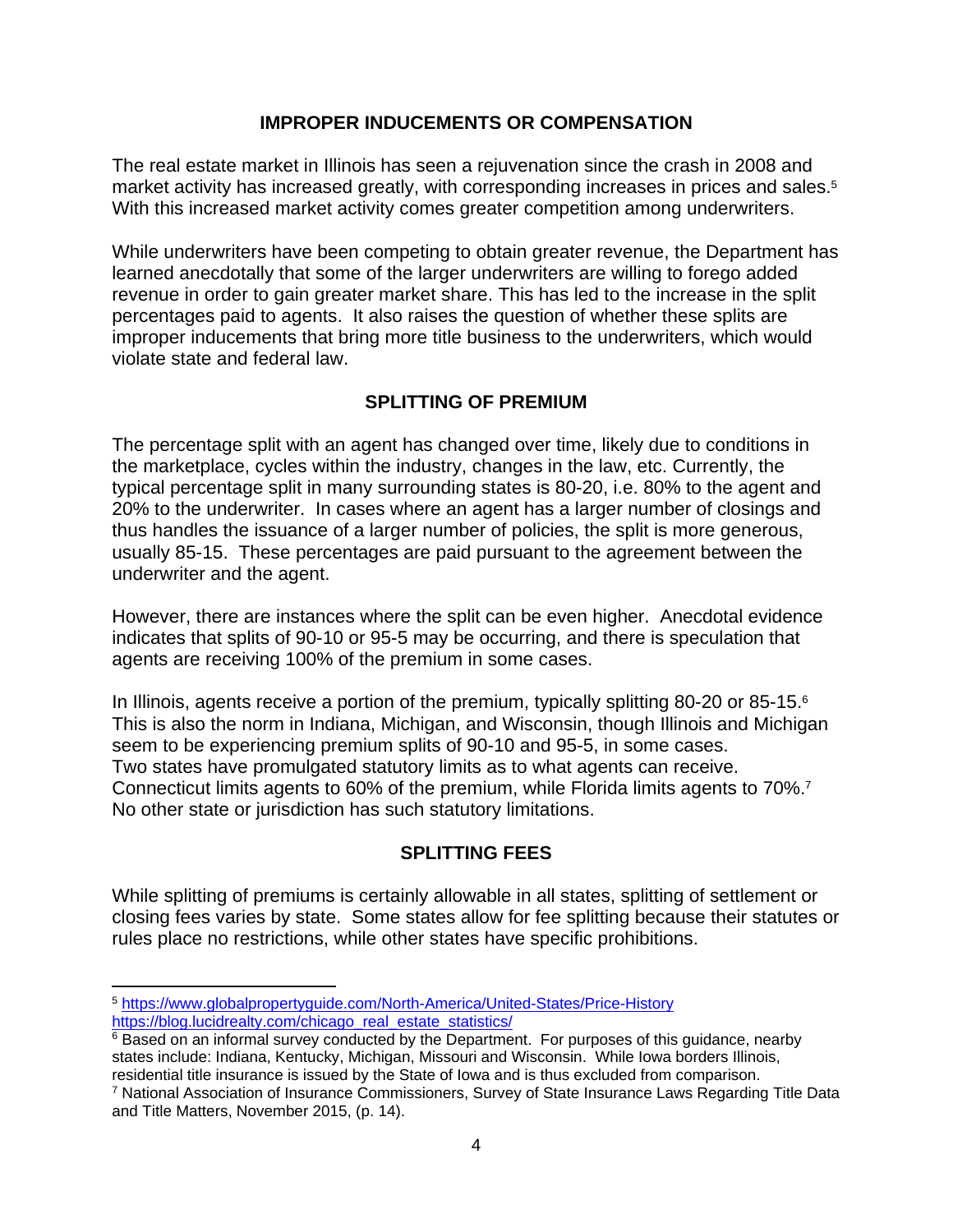Examples of how some states handle splitting of settlement or closing fees:

Indiana - Pursuant to a Department of Insurance bulletin and interpretation of certain limitations in its insurance code, fee splitting is prohibited.

Kentucky - there are no statutes or rules prohibiting splits, but regulators look to the agreement between the underwriter and agent to determine if and how fees can be split.

Michigan - premium charges are all inclusive, meaning an agent cannot assess fees separately if they are splitting the premium with an underwriter. However, a settlement service provider that is not receiving a split of premium can assess fees for closing the transaction.

Wisconsin - there is no specific statute that addresses splits in Wisconsin. However, statutory disclosure requirements and misrepresentation provisions make splitting a fee a violation of law.

Illinois - the Act and rules do not specifically prohibit splitting of fees.

## **DEPARTMENT'S POSITIONS**

#### **Improper Inducements or Compensation**

The Act specifically prohibits payment or acceptance, directly or indirectly, from any commission, discount, referral fee or other consideration as inducement or compensation for the referral of title business.8

Similarly, RESPA prohibits anyone from giving or receiving any fee, kickback or thing of value pursuant to any agreement that business incidental to or part of a settlement service be referred to any person when a federally related mortgage loan is involved.<sup>9</sup> It also prohibits splitting any charge for rendering a settlement service, other than for services actually performed.<sup>10</sup> RESPA provides safe harbor for certain activities of attorneys, underwriters, lenders, etc., but only if those services are actually performed,11 i.e. if no service is provided, then it is an improper referral or kickback.

While it can be difficult to determine improper inducements generally, the Department's position is that evidence of inducement can be determined by whether the split complies with the underlying agreement between the underwriter and its agent. Thus, if any split of premium is greater than that found in the underlying agreement, it is an improper inducement and violates both the Act and RESPA (however, see the exception under Splitting Premium, below).

<sup>8 215</sup> ILCS 155/24

<sup>9 12</sup> USC §2607(a)

<sup>10 12</sup> USC §2607(b)

 $11$  12 USC  $\S 2607(c)$